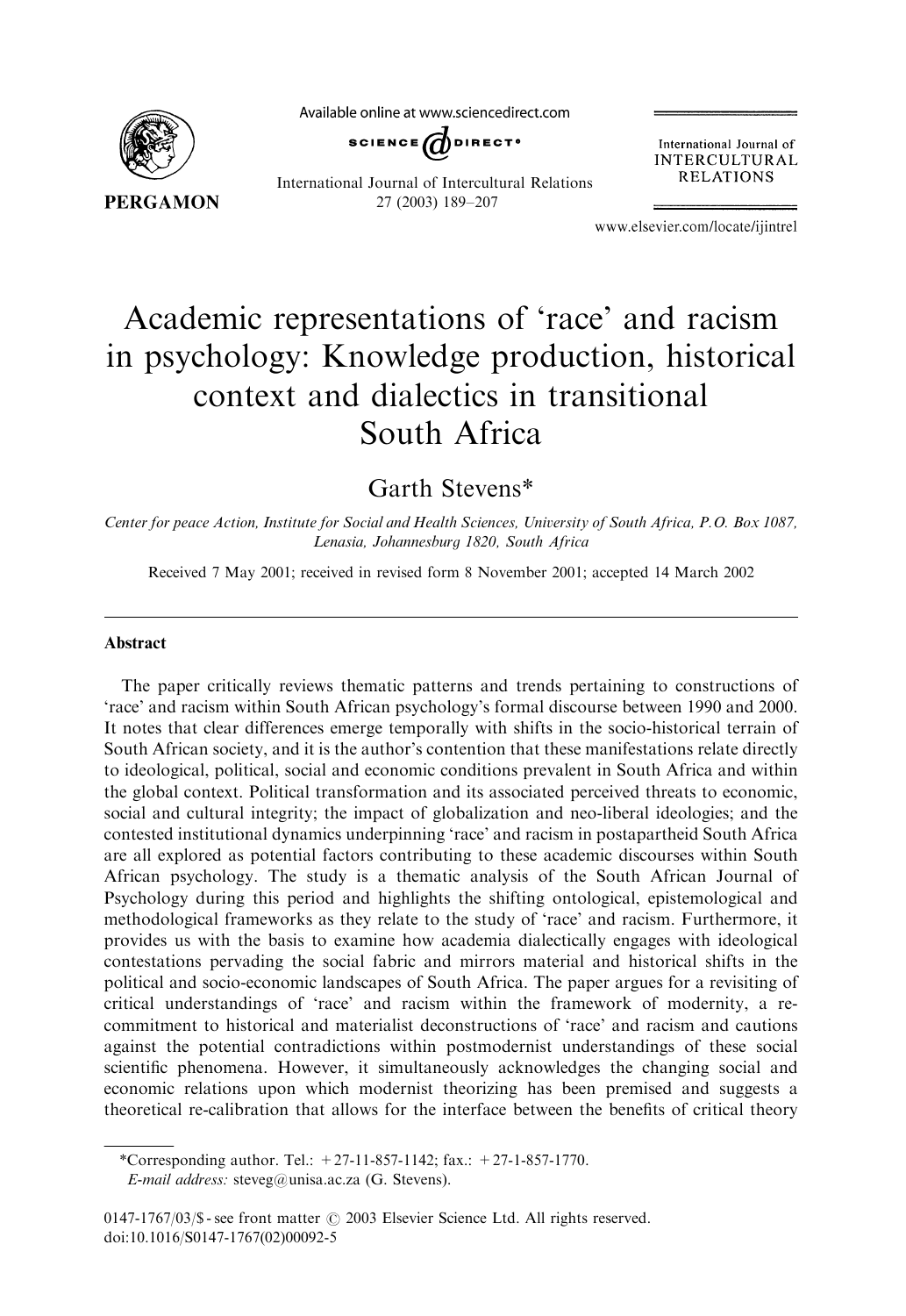and postmodernism in order to begin to reflexively understand manifestations of 'race' and racism in the new global context.

 $O$  2003 Elsevier Science Ltd. All rights reserved.

Keywords: 'Race'; Racism; Psychology; Academic discourses; South Africa; Representations; Modernism; Postmodernism

## 1. Introduction

During the turbulent apartheid years in South Africa, the social sciences and humanities displayed complex relationships to the social, political and economic status quo. Whilst always being characterized by internal ideological debate, disciplines such as sociology([Alexander, 1985](#page--1-0)), economic history[\(Saul & Gelb,](#page--1-0) [1986\)](#page--1-0) and political science [\(Wolpe, 1988\)](#page--1-0) all attempted to provide credible analyses of the relationship between racism and economic exploitation, and therefore an understanding of the prevailing intergroup relations in South Africa. On the other hand, several disciplines that could broadly be characterized as helping professions (including medicine, its allied professions and psychology) were all much less vociferous in their critique of the social, political and economic crisis facing South Africa and its populace [\(Baldwin-Ragaven, de Gruchy,](#page--1-0) [& London, 1999](#page--1-0)). This was partlydue to the historical conservatism of these disciplines, but was also due to their professionalization, the resultant guild mentality, and the associated economic benefits of supporting an oppressive social system ([Nell, 1993](#page--1-0)). Psychology as a historical case in point was not only unable, but unwilling to examine reflexively the manner in which it had contributed to the formation and maintenance of these particularly brutal intergroup relations.

Moreover, psychology did not merely display a lack of commitment to critical reflexivity, but for the most part engaged directly in forms of knowledge production that invariably supported stereotypical notions of 'race'<sup>1</sup> and therefore, also oppressive social relations in South Africa. During the early1900s the discipline had alreadyadopted a firm ideological position in relation to both knowledge production and praxis in South Africa. Several authors have highlighted the complicitous relationship between psychology and a white, racist, political hegemonythat had emerged in postcolonial South Africa ([Duncan, van Niekerk,](#page--1-0) [de la Rey,](#page--1-0) & [Seedat, 2001](#page--1-0); [Nicholas, 1993](#page--1-0); [Nicholas & Cooper, 1990\)](#page--1-0). This was to have a fundamental impact on the verystructure of the discipline and profession as well as the content that drove research and praxis for years to come. At the peak of the crisis in the South African social formation during the 1960s and 1970s, social psychology was also engaged in its own internal crisis of social relevance [\(Foster &](#page--1-0) [Louw-Potgieter, 1991](#page--1-0)). This period witnessed alternative social psychological

<sup>&</sup>lt;sup>1</sup>The placing of words or concepts between single quotation marks generally indicates that its validity is being queried, and suggests that the meaning broadly ascribed to the concept or word is not accepted by the author. For a further explication of this process, see [Duncan \(1993\).](#page--1-0)